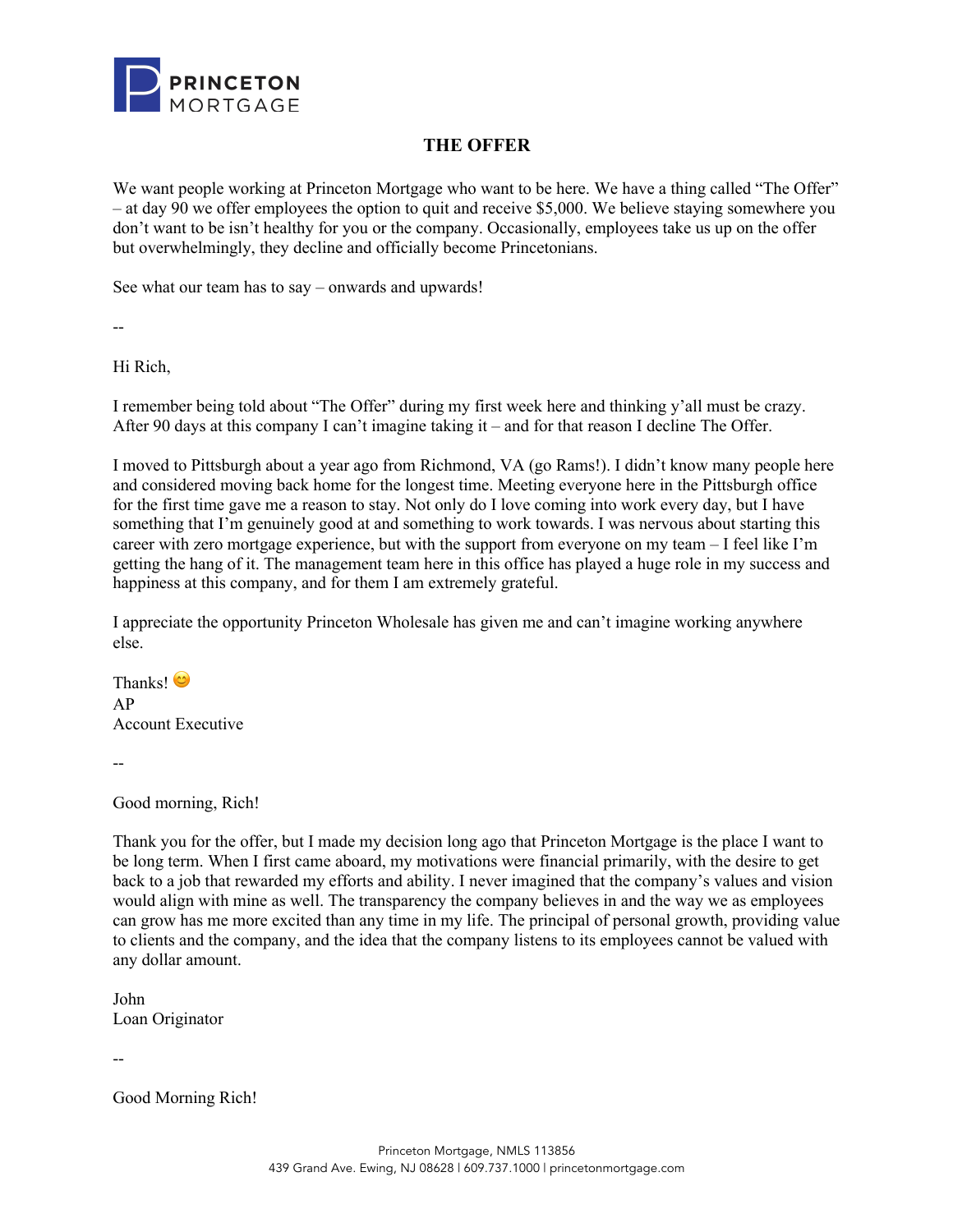

Has it been 90 days already?! Time flies when things are good.

Thank you so much for the opportunity but I would like to decline "The Offer".

My experience these last 90 days with Princeton has been a breath of fresh air. I'm excited about where Princeton and my role within the company are headed. For the past few years I have been looking to advance my career and I believe that I have finally found a place that embraces employees willingness to grow and learn and encourages them to advance/move/change based on their goals for the future.

I'm looking forward to doing my part to help Princeton grow and can't wait to see what the future holds.

Thank you again, Sarah Loan Processor

--

Hello Rich,

I would like to start by saying that this is the first company I've ever heard of doing anything of this nature – and for that reason alone I would like to decline the offer.

Before working for Princeton Mortgage, I felt like a boat stuck in a bottle. I liked my job but there was nowhere for me to advance from where I was. I felt stuck, without any direction on where to find my "path". I have a friend that started at Princeton about 7 months before I did. They were as lost looking for a place to continue doing the job they loved that showed them a little appreciation, as I was looking for direction toward that job I loved waking up in the morning to do. Well one terrible day at work and a FaceTime conversation later, I had an interview at Princeton Mortgage.

These last 3 months have been cRaZy as I had zero experience in the mortgage industry prior to this, which has been both intimidating and rewarding at the same time. The positive reinforcement and support I get from my colleagues here (who LOVE their job and MEAN IT) really help foster an environment where people really do want to THRIVE! I feel more confidence in myself at work now in a field where I have zero experience than I did with a job where I had over 5 years of experience. Work place atmosphere is IMPERATIVE and you guys have really done a great job cultivating that!

Thank you for taking a chance on me cause without it I wouldn't have found my "path", or at least not just yet. I have much to learn here and I look forward to ALL of it! While I could put 5 grand to really good use right now, the wealth of knowledge I have to look forward to here is much more useful to me! So thanks but no thanks to the offer, I'm happy to be a small part in the company's continued growth!

Have a great night!

Taylor Disclosure Desk Analyst

--

Hi Rich!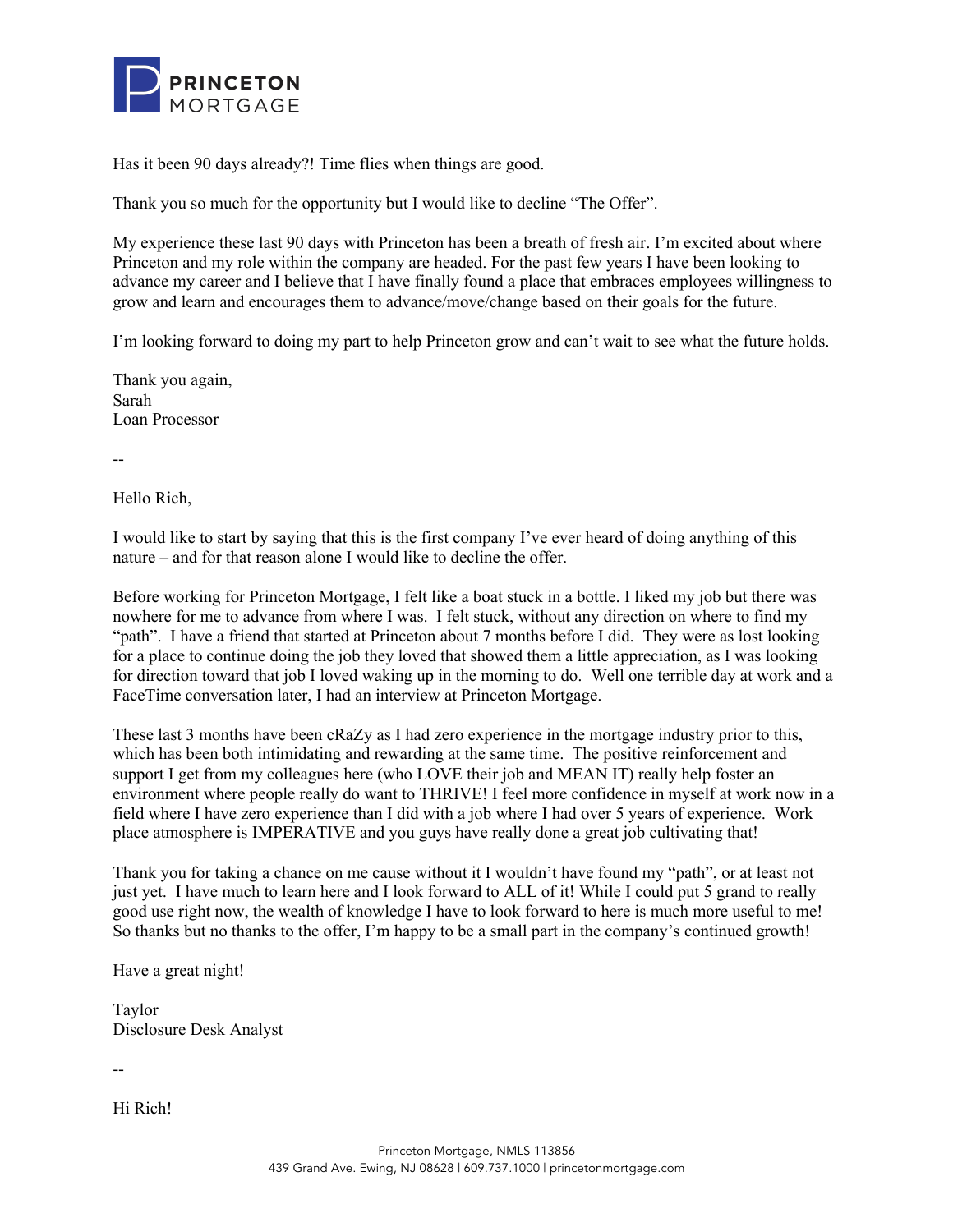

My first 90 days were fantastic. I've never before been a part of a company where everyone is more than happy to help one another out and better each other. It's incredibly refreshing!

That being said, I am happily going to decline your Offer. Being at Princeton Mortgage has been an eye opener for me in terms of what a company should be doing right, and although I don't know much of the industry yet, I'm excited to broaden my knowledge of it!

Samantha Disclosure Desk Analyst

--

Rich,

I do not accept "The Offer."

I appreciate your genuine interest in helping your employees thrive. I believe that the investment you have made and continue to make into creating the right culture at Princeton is one that will yield returns into the future. There have been significant challenges for me in my first 90 days, but I have been willing to accept these challenges and will continue to embrace them because I believe in the people I work with. I am optimistic that with a constant effort to improve and open communication we can do great things together.

Thomas Sr. Underwriter

--

Hey Rich,

Sorry for the delayed response, busy day.

I will say No, Thank You, to the offer. I enjoy working here very much. The challenge, the pace, the people, and culture, all great.

Jon Underwriter

--

Good morning!

Thank you, but no offer acceptance from me! Becoming a Processor again has been a challenge at first but I'm happy to say I'm finding my rhythm. Princeton Mortgage has a ton of great people to work with and as I told you in my interview, I was just looking for the right "home". I think I've found it here, so it looks like you're stuck with me  $\ddot{\bullet}$ .

Kathy Underwriter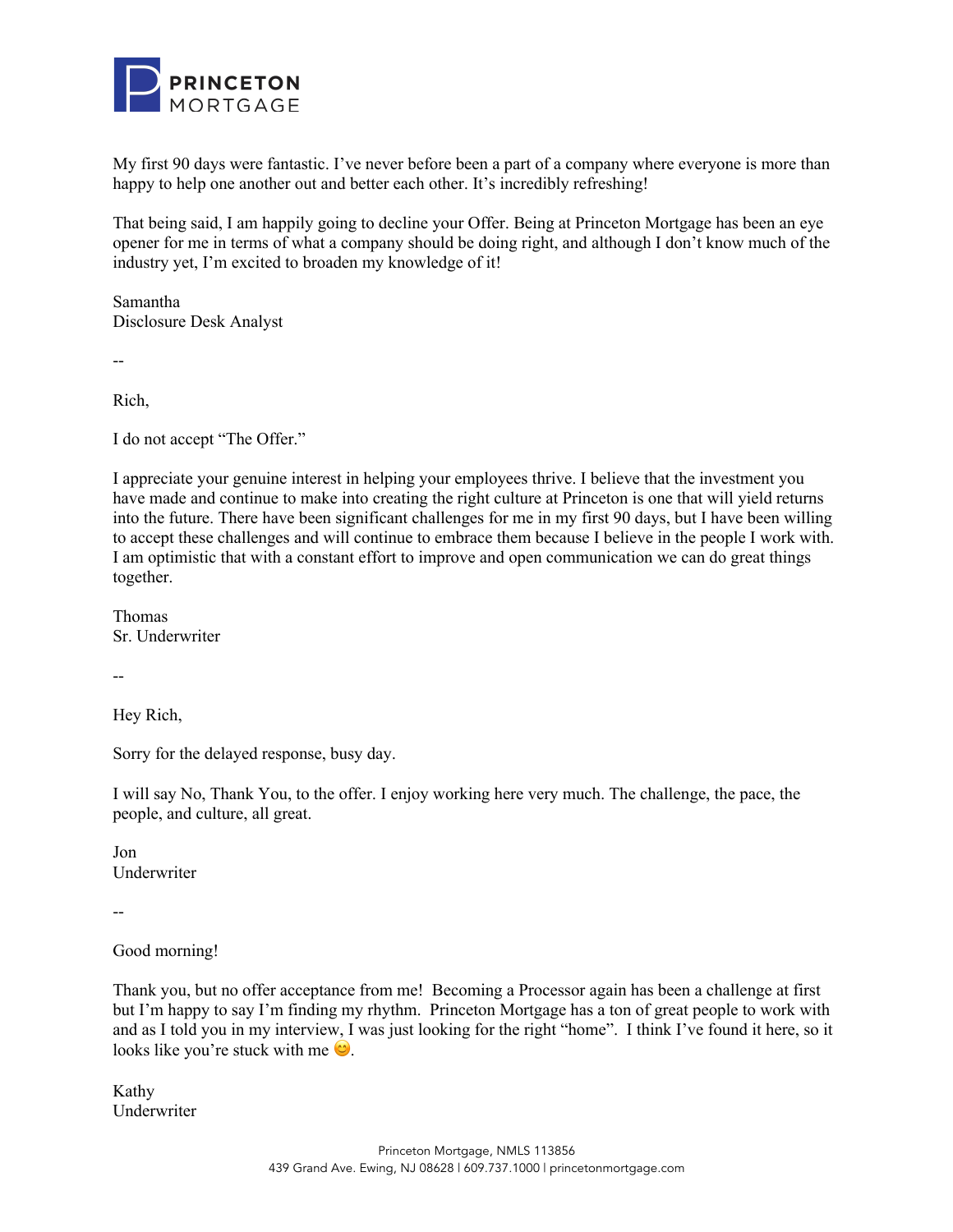

--

Hello Rich,

I appreciate the offer. However, I am going to have to decline. In the 90 days that I have been working at Princeton Mortgage, I have felt more valued, respected, appreciated, and challenged than ever. I have reached levels of productivity I never knew possible. I wake up every morning energized and optimistic for the day ahead. Loving every second of it.

Cheers to being a Princetonian for life.

Thank you.

Olivia People Operations

--

Hi Rich,

I have been very happy with the company and especially the team I'm on. My team lead is a great leader who is always there when I need him and makes me feel very comfortable with where my business is going. I happily decline your offer.

Ryan Loan Originator

--

Rich,

I hope you are having a wonderful day!

Thank you so much, but I decline the offer.

It has been such a pleasure beginning my career here at Princeton Mortgage, and I can't imagine being anywhere else.

I am blessed to be a part of such an amazing team that feels like home.

I know together we will reach out goal of 50k loans!

Marissa Loan Originator Assistant

--

Hi Rich,